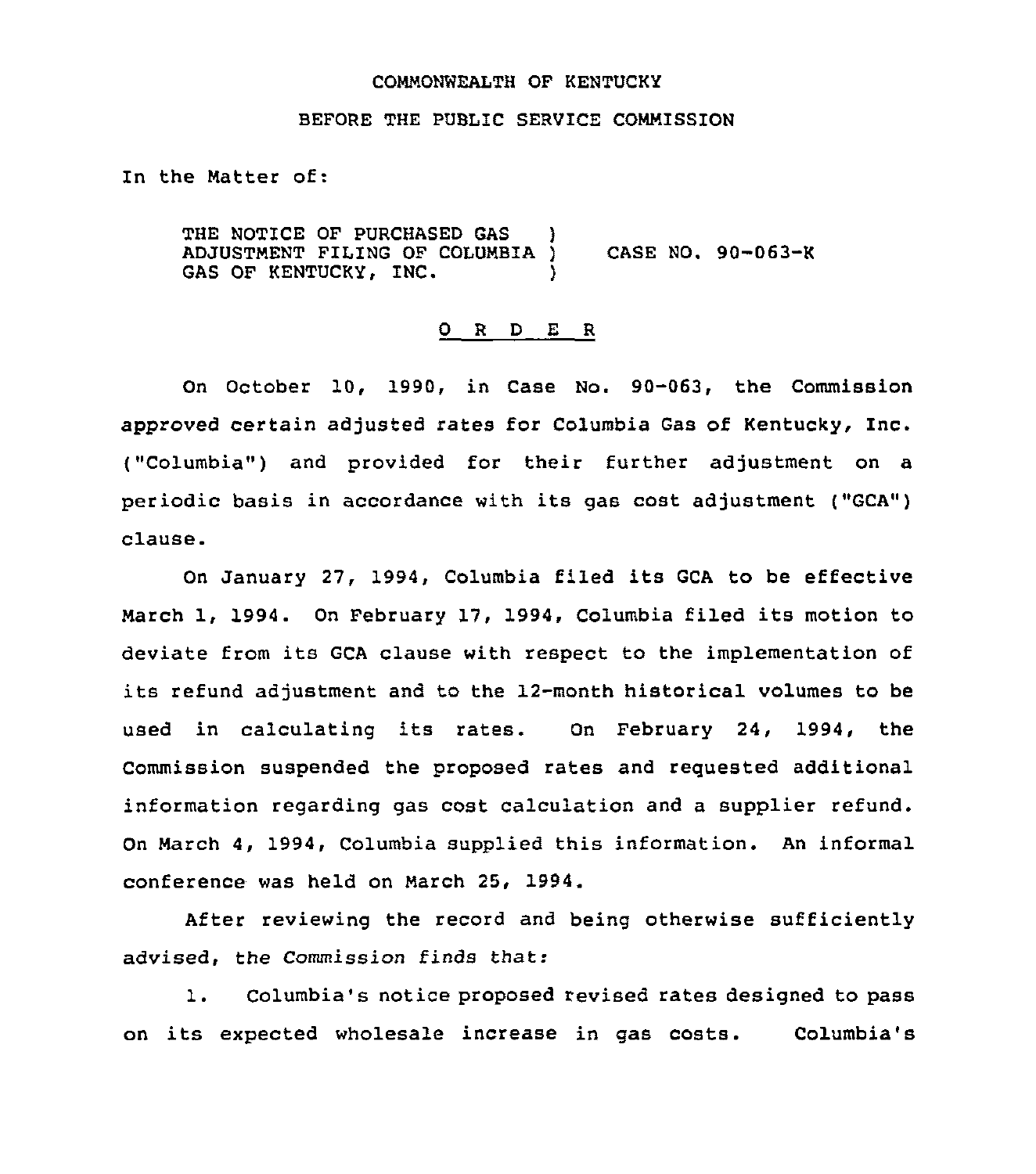proposed expected gas cost ("EGC") for the period beginning March 1, 1994 was \$4.0613.

2. Columbia's notice set out a rate for Banking and Balancing Service of 2.13 cents per Mcf.

3. Columbia's notice set out no fixed charge recovery rate.

4. Columbia's notice set out its actual cost adjustment ("ACA") of (6.37) cents per Mcf which reflects a previous period ACA.

5. Columbia's notice set out a balancing adjustment of .91 cent per Mcf.

6. Columbia's notice contained no refund adjustment. According to Columbia's motion of February 17, 1994, it has 64.6 million in refunds from Columbia Gas Transmission ("Transmission" ) which by the terms of its GCA clause should be refunded to its customers effective March 1, 1994. Columbia has requested to hold these refunds, accruing interest at the 3-month commercial paper rate set forth in its tariff, until such time as Columbia begins to recover pipeline transition costs from Transmission. Columbia anticipated that Transmission would file with the Federal Energy Regulatory Commission ("FERC") in March seeking authority for recovery of these costs, which Columbia estimated would be close to the amount of refunds it had received. In order to avoid undue fluctuations in customer rates, Columbia requests to make the refunds concurrently with recovery of transition costs.

Because Columbia expects to be allocated transition costs within the quarter beginning March 1, 1994, it should be allowed to

 $-2-$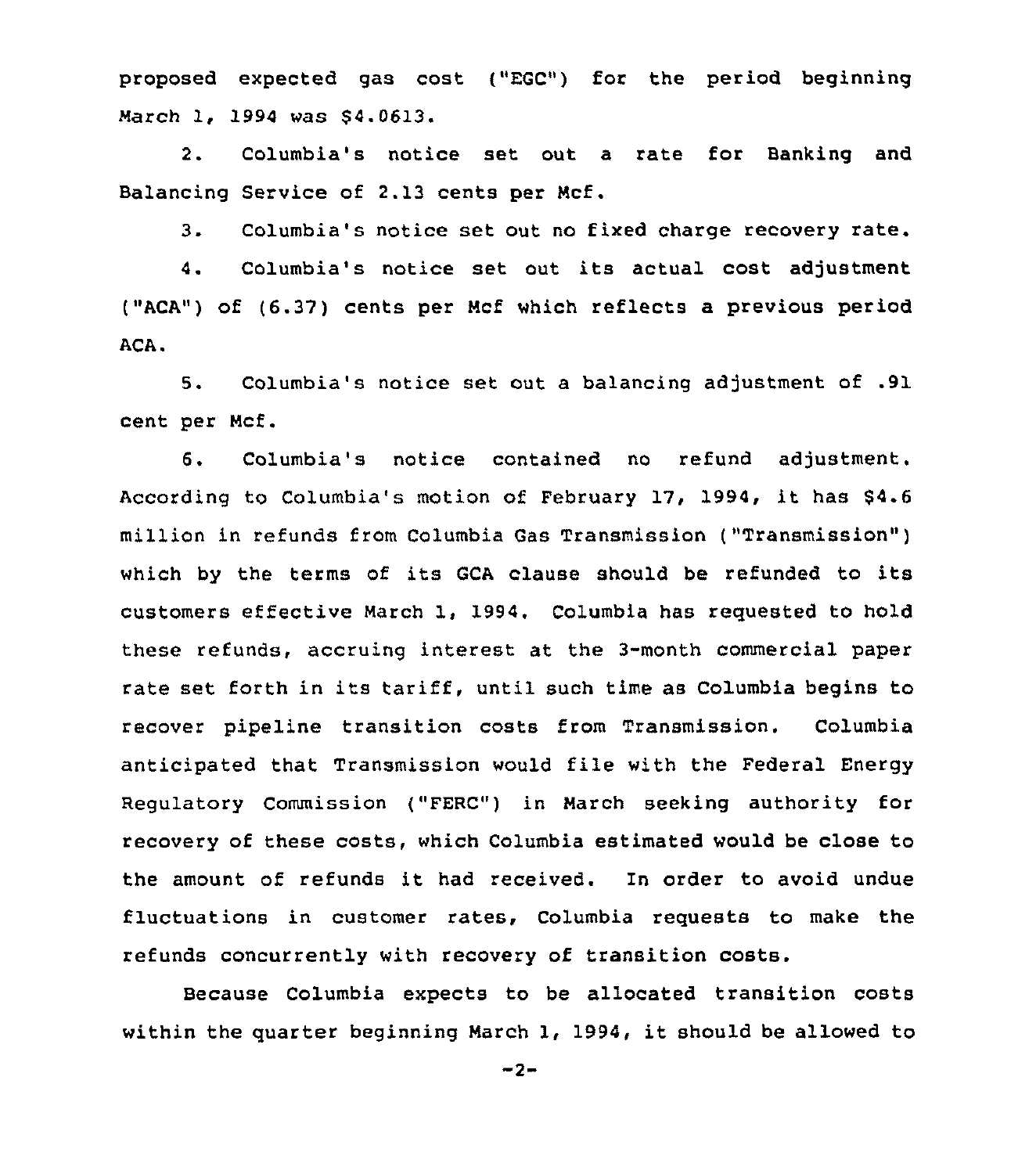hold those refunds for the remainder of the quarter. In the event Transmission does not file its application with FERC during the quarter beginning March 1, 1994, Columbia should file to begin refunding to its customers effective with its June 1, 1994 interim GCA filing.

7. Columbia's notice set out a Special Agency Service refund adjustment of .06 cent per Mcf.

8. Columbia's motion of February 17, 1994 requested authority to use data from the 12 months ending November 30, 1993 rather than December 31, 1993 to avoid producing a gas cost rate that was unusually high and unrepresentative of normal operations. This request is reasonable and should be approved.

9. These adjustments produce a gas cost recovery rate of 64.0061, 1.69 cents per Mcf more than the prior rate.

10. The revised rate adjustments in the Appendix to this Order are fair, just, and reasonable, in the public interest, and should be approved for gas supplied on and after the date of this Order.

IT IS THEREFORE ORDERED that:

1. The rates in the Appendix to this Order are fair, just, and reasonable, and are effective for gas supplied on and after the date of this Order.

2. Columbia shall hold its Transmission refunds to be refunded, with interest, in its next GCA rates.

 $-3-$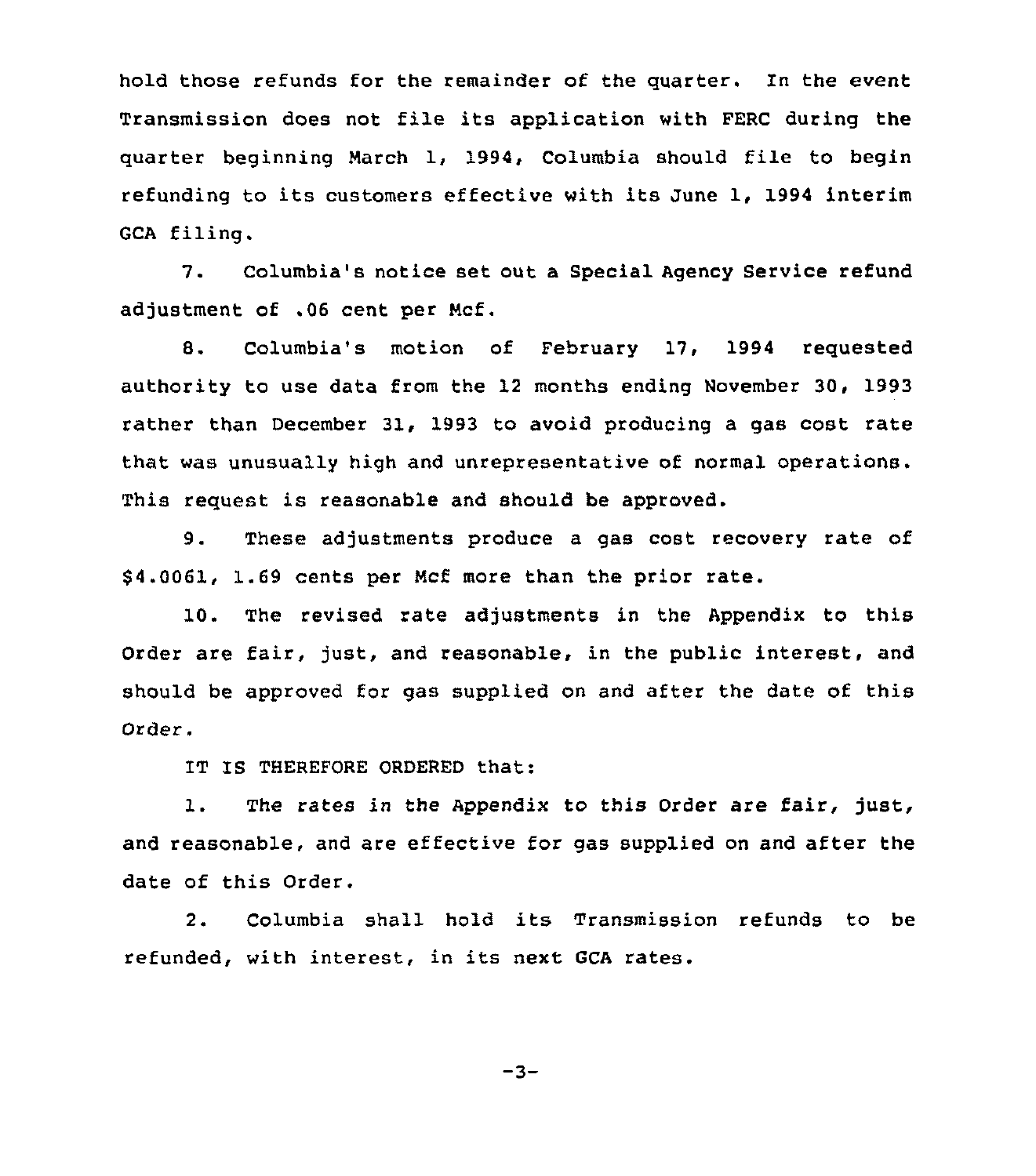3. Within <sup>30</sup> days of the date of this Order, Columbia shall file with this Commission its revised tariffs setting out the rates authorized in this Order.

Done at Frankfort, Kentucky, this  $7th$  day of April, 1994.

PUBLIC SERVICE COMMISSION

Chairman

Vice Chairmah

Commissione

ATTEST:

Executive Director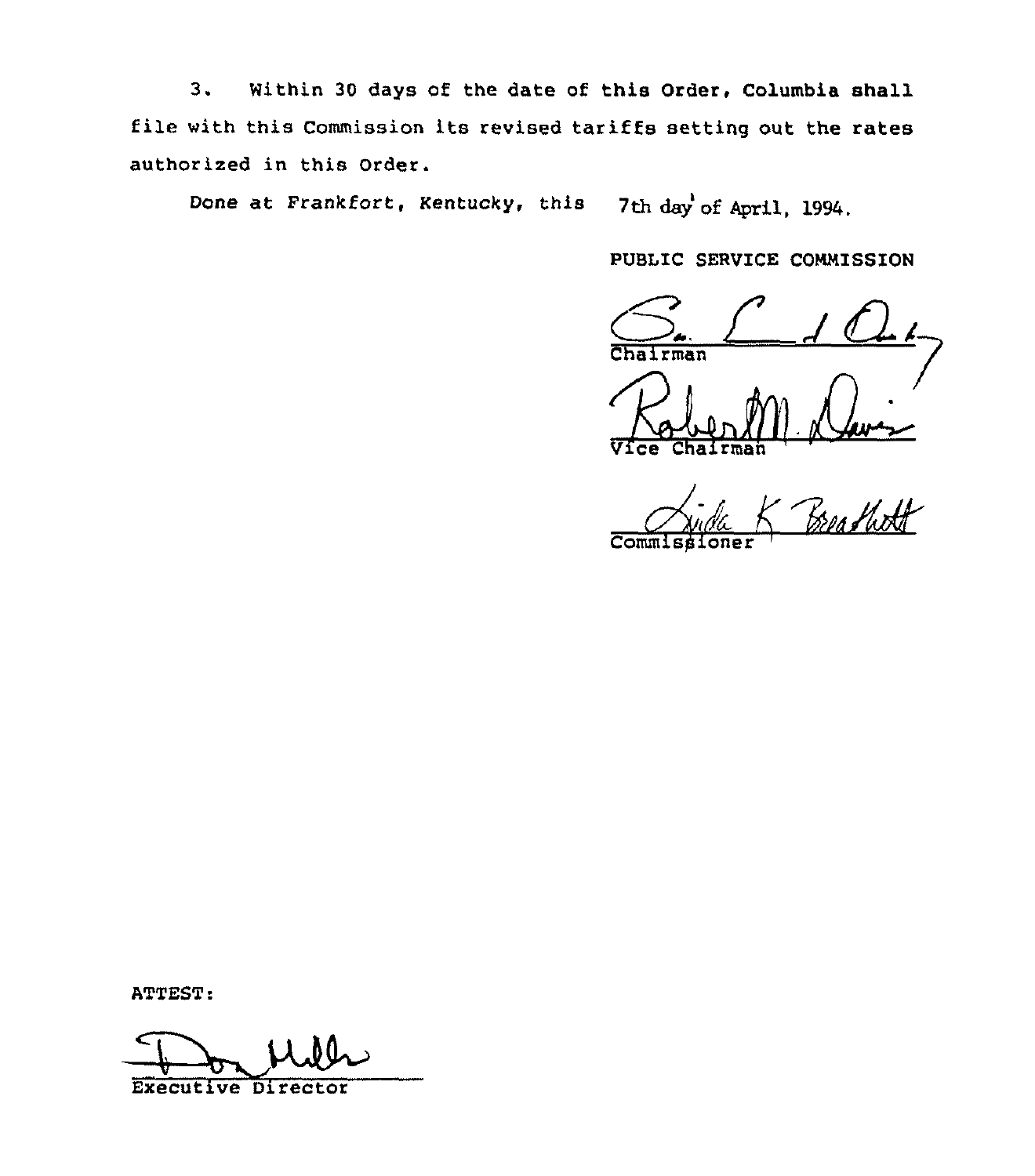#### APPENDIX

APPENDIX TO AN ORDER OF THE KENTUCKY PUBLIC SERVICE<br>SSION IN CASE NO. 90-063-K DATED April 7. 1994. COMMISSION IN CASE NO. 90-063-K DATED

The following rates and charges are prescribed for the customers in the area served by Columbia Gas of Kentucky, Inc. All other rates and charges not specifically mentioned herein shall remain the same as those in effect under authority of this Commission prior to the effective date of this Order.

# CURRENTLY EFFECTIVE BILLING RATES

|                                                                                                                                                                | Base Rate<br>Charge<br>इ                    | Gas Cost<br>Adjustment<br>$5\sqrt{1}$          | Total<br>Billing<br>Rate<br>ङ                    |
|----------------------------------------------------------------------------------------------------------------------------------------------------------------|---------------------------------------------|------------------------------------------------|--------------------------------------------------|
| RATE SCHEDULE GS                                                                                                                                               |                                             |                                                |                                                  |
| First 1 Mcf or less per Mo.<br>Residential<br>Commercial or Industrial<br>Next 49 Mcf per Mo.<br>Next 150 Mcf per Mo.<br>Next 200 Mcf per Mo.                  | 7,45<br>16.34<br>1.6872<br>1,6378<br>1.5886 | 4.0061<br>4.0061<br>4.0061<br>4.0061<br>4.0061 | 11.4561<br>20.3461<br>5.6933<br>5.6439<br>5.5947 |
| Delivery Service<br>Demand Charge<br>Demand Charge times Firm<br>Mcf Volume in Customer<br>Service Agreement<br>Volumetric Rate<br>Banking & Balancing Service | 1.5886                                      | 10.0709<br>.0213                               | 10.0709<br>1,5886<br>.0213                       |
| RATE SCHEDULE FI                                                                                                                                               |                                             |                                                |                                                  |
| Customer Charge                                                                                                                                                | 135.79                                      |                                                | 135.79                                           |
| Customer Demand Charge<br>Demand Charge times Firm<br>Mcf Volume in Customer<br>Service Agreement<br>Commodity Charge-All Volume                               | .5573                                       | 10.0709<br>4.0061                              | 10.0709<br>4.5634                                |
| Delivery Service<br>Volumetric Rate<br>Banking & Balancing Service                                                                                             | .4861                                       | .0213                                          | .4861<br>.0213                                   |